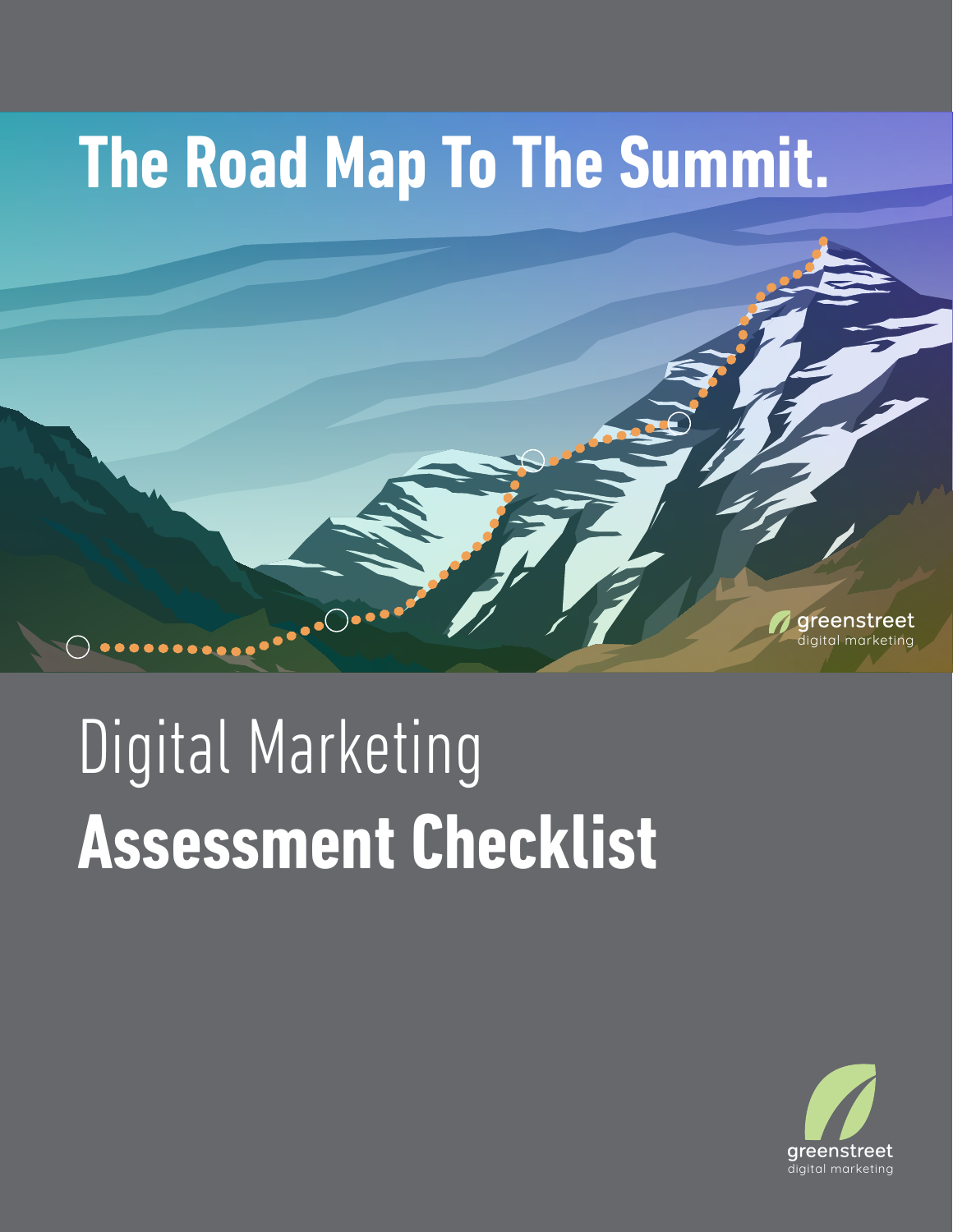## **Assessment Questions**

- $\square$  Does your website traffic increase in most months?
- $\Box$  Is your company using social media to build brand awareness, engagement, and traffic?
- $\Box$  Do you have a company Twitter account?
- $\Box$  Do you have a company Facebook page?
- $\Box$  Do you have a company LinkedIn page?
- $\square$  Do you monitor social media for mentions of your brand name, important keywords, and competitors?
- $\Box$  Do you have a blog?
- $\Box$  How often do you post blog articles?
- $\square$  What percentage of your employees post blog articles to your blog?
- $\Box$  Do you have an SEO Strategy?
- $\Box$  How often do you perform keyword research?
- $\Box$  How often do you analyze the pages of your website to identify whether they're optimized effectively?
- $\Box$  Do you track your inbound links?
- $\square$  Do you put effort into improving your current inbound links?
- $\square$  Do you actively build inbound links to specific pages with specific keywords as anchor text?
- $\Box$  Do you generate a larger number of leads via your website in most months?
- $\Box$  What percentage of your website visitors convert into a lead? (Typically: 0 7%)
- $\Box$  How many offers (ebooks, whitepapers, webinars) do you have available on your website?
- $\Box$  How many active landing pages do you have on your website?
- $\Box$  How often do you build and launch new calls to action to drive traffic to your landing pages?
- $\Box$  Do you generate inbound sales leads directly from organic search engine traffic?
- $\Box$  Do you generate inbound sales leads directly from social media traffic?
- $\Box$  Do you generate inbound sales leads directly from your blog traffic/readers?
- $\square$  Do you generate inbound sales leads directly from pay per click traffic?
- $\Box$  Do you convert a larger number of customers from your website leads in most months?
- $\Box$  What percentage of your website leads convert into customers? (Typically: 0 25%)
- □ How often do you send email marketing messages? digital marketing messages?